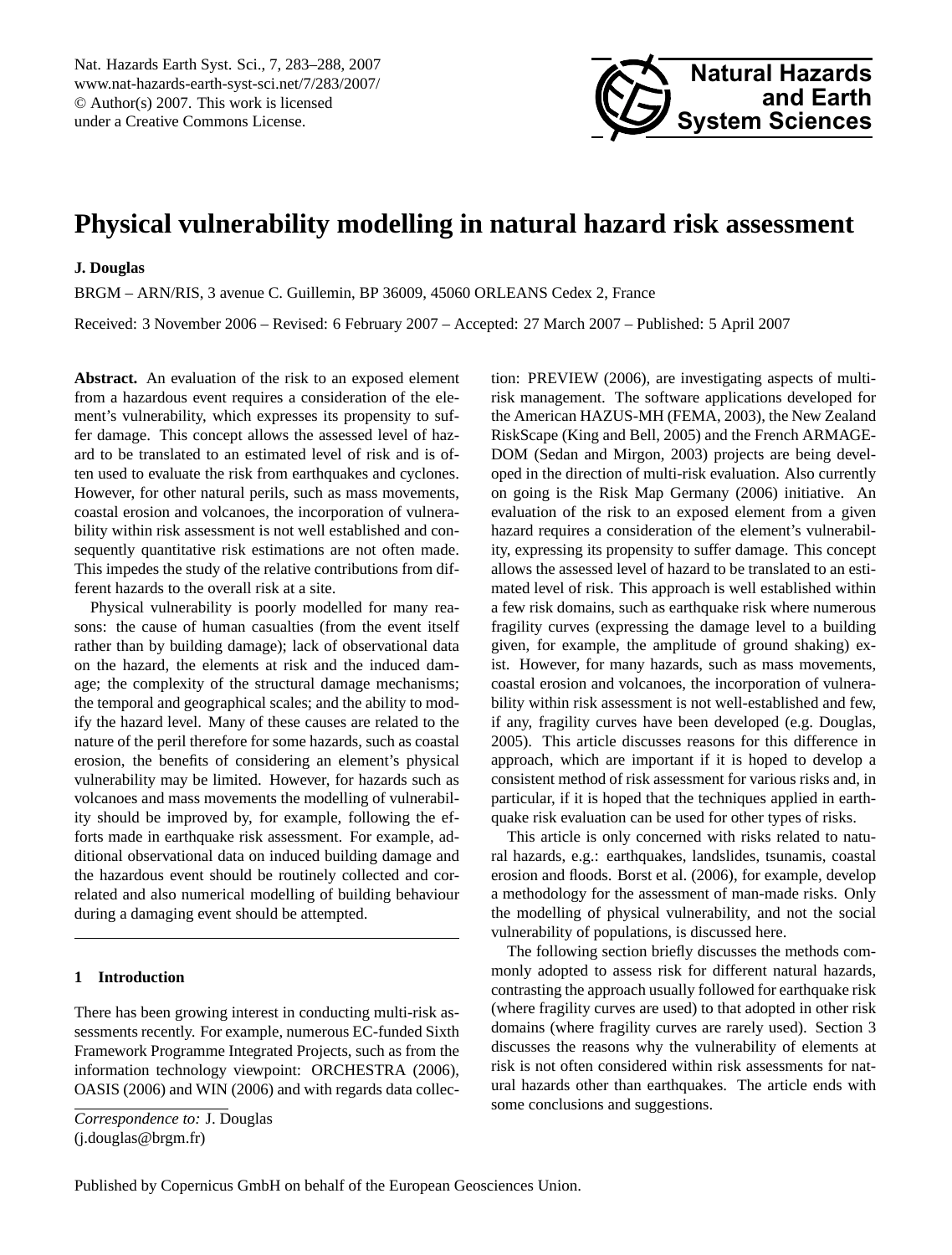

<span id="page-1-0"></span>**Fig. 1.** The general procedure followed for the evaluation of risk for one scenario.



<span id="page-1-1"></span>**Fig. 2.** A set of fragility curves for reinforced-concrete buildings for the prediction of earthquake damage of different severities [\(Ros](#page-5-10)[setto and Elnashai,](#page-5-10) [2003\)](#page-5-10). PGA is peak ground acceleration (the hazard parameter) and the y-axis gives the probability of exceeding a given damage state.

#### **2 Risk assessments for natural hazards**

Figure [1](#page-1-0) summarises the main aspects to be considered within a risk assessment. The way the hazard is characterised within the step "Evaluation of the hazard" is generally similar for different natural phenomena. The hazard is commonly characterised in terms of the probability of a measurable physical parameter (or, occasionally, parameters) exceeding a certain threshold during a period of time. For example, the conference proceedings edited by [Vecchia](#page-5-11) [\(2001\)](#page-5-11) shows that this is a common approach for many natural hazards. The step 'Evaluation of elements at risk' is mainly independent of the type of risk considered since it concerns the collection and use of information such as the cost of a building and its occupancy rate. Such information expresses the level of exposure, defined in natural hazard risk assessments by the characteristics of the population and physical environment at risk. In contrast, the stage "Evaluation of vulnerability" and the combination of the hazard and the vulnerability to obtain the risk (the item entitled 'Scenario') differs significantly between hazards.

Within earthquake risk assessments, fragility curves, which express the probable damage to an element at risk given a level of hazard (characterised as within the associated hazard assessment), are used to estimate the expected level of damage (e.g. Fig. [2\)](#page-1-1). This approach is then applied to different types of elements at risk (with potentially different fragility curves due to differing vulnerabilities) and the results combined in order to obtain an estimate of the level of risk (e.g. [Bommer et al.,](#page-5-12) [2002\)](#page-5-12). One type of risk assessment similar to that for earthquakes is the assessment of risk from cyclones (e.g. [Stewart,](#page-5-13) [2003\)](#page-5-13) probably since they have similar features to earthquakes, unlike other types of events.

Within risk assessment for most other types of natural hazards, fragility curves are not used but the hazard levels are plotted on maps displaying the elements at risk and their vulnerability (often classified as low, medium or high) (e.g. [Dominey-Howes and Papathoma,](#page-5-14) [2006\)](#page-5-14). Such types of assessments provide qualitative guidance as to the level of risk due to a particular hazard but cannot be used to provide quantitative estimates of direct economic loss, for example. However, even when fragility curves are used predicted losses are still associated with large uncertainties (e.g. [Crowley et al.,](#page-5-15) [2005\)](#page-5-15).

For landslide risk assessments [Glade](#page-5-16) [\(2003\)](#page-5-16) finds that there is a lack of studies on the vulnerability of elements and therefore fragility curves are rarely used. Current methods assume that if a landslide occurs then the buildings in its path will be total destroyed (this assumes a constant fragility curve equal to unity for all non-zero values of the hazard parameter) although some more complex approaches have been recently attempted [\(Glade,](#page-5-16) [2003\)](#page-5-16). [Bahoken](#page-4-0) [\(2003\)](#page-4-0) present a number of intensity scales for different types of mass movement, including landslides and rock falls. These intensity scales give the expected damage to particular elements at risk for different intensities of movement, characterised in terms of one or two parameters (for landslides they are volume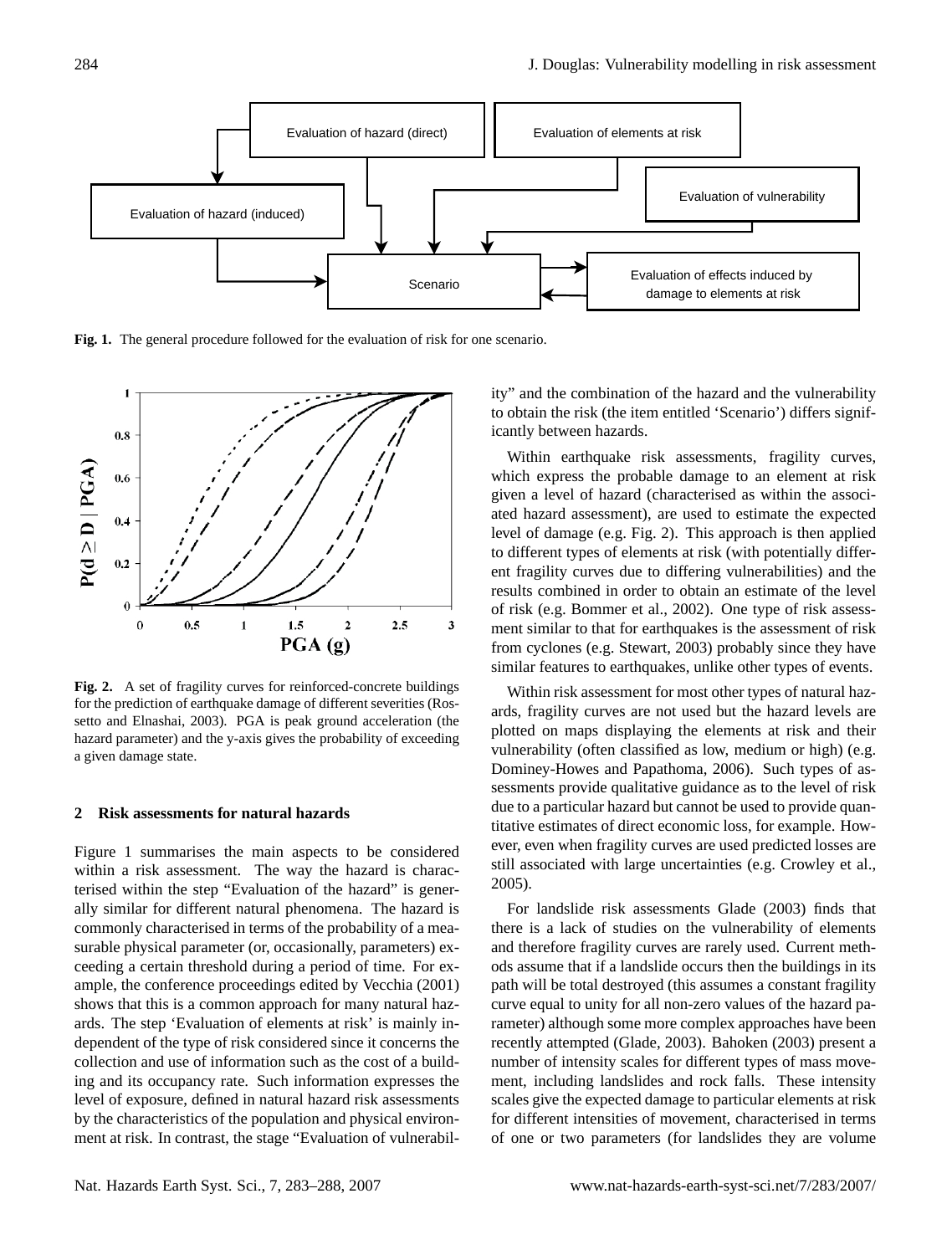# J. Douglas: Vulnerability modelling in risk assessment 285

and depth of slide), which could be converted into fragility curves. [Cardinali et al.](#page-5-17) [\(2002\)](#page-5-17) and [Bell and Glade](#page-5-18) [\(2004\)](#page-5-18) do use basic fragility curves within their analyses although these are based mainly on expert judgement. [Green and Rose](#page-5-19) [\(2005\)](#page-5-19) note that although volcano hazard maps are quite common, volcano risk maps are very rare.

An interesting recent proposal to generalise hazard estimates and fragility functions derived for one risk to enable them to be used for another is made by [Hollenstein](#page-5-20) [\(2005\)](#page-5-20). In this method hazard estimates are defined in terms of a set of common base parameters (for example acceleration, pressure and temperature change) and fragility functions are defined in terms of these common parameters so that they are applicable to all risks. To convert from the established parameters that define hazard (e.g. macroseismic intensity for earthquakes and water depth for floods) wrapper functions need to be developed. Although this method is appealing, at present it has never been applied in practice and is still under development.

### <span id="page-2-0"></span>**3 Reasons for not modelling vulnerability**

Vulnerability is modelled in various ways within risk assessments for different natural hazards. Often it is not considered at all and only the level of hazard is evaluated. The possible, often interlinked, reasons for this are discussed below by contrasting the situation for different risks to that of earthquake risk assessment, where vulnerability is commonly modelled.

# 3.1 Ability to change hazard or exposure level

Earthquakes cannot be prevented or predicted nor can the shaking that occurs be reduced. In addition, there is no warning for earthquake occurrence and hence people cannot be evacuated from the area at risk. Therefore in order to manage the risk it is necessary to alter the exposure (e.g. through land-use planning) or reduce the vulnerability of exposed elements (e.g. through structural retrofitting). In order to accomplish these tasks in a cost-effective manner a quantitative assessment of the risk in a region needs to be conducted, hence fragility curves are required.

For some other hazards, for example some forms of coastal erosion, it is possible to lower the level of hazard at a given location through an engineering approach, for example the construction of a sea wall to prevent erosion. Also for some hazards, e.g. some landslides, it is possible to spot warning signs of a future event and hence evacuate the population at risk. This ability to mitigate the hazard or evacuate people means that there is less incentive to assess the impact of an event, by using fragility curves for example, because it may be possible to prevent its occurrence.

#### 3.2 Time and geographical scale

Earthquake damage usually occurs rapidly during the few seconds of strong shaking. This rapidity of occurrence, and the lack of warning, leads to human causalities. Hence there is a strong social need to construct fragility curves in order to be able to translate expected building damage into expected number of deaths and injuries during an earthquake scenario. In addition, the lack of warning and the possible large geographical scale of the area affected by an earthquake, means that it is important to predict how many buildings may be damaged in order to estimate the number of homeless and those requiring medical treatment. The situation for some hazards differs, as discussed above, because through careful monitoring, short- and mid-term forecasting is sometimes possible, e.g. for volcanoes [\(Marzocchi et al.,](#page-5-21) [2004\)](#page-5-21).

Building damage from some other hazards, for example coastal erosion or ground creep, happens over a much longer time scale. Therefore, people are not in physical danger from the event and also, since they are slower events and are often smaller, there is time to plan the evacuation of people from their homes and to provide alternative accommodation. In this case, there is a less pressing need for fragility curves.

Some hazardous events, such as rock falls, affect a limited area, perhaps only comprising a handful of buildings. Therefore it is not important to compute the level of damage induced but simply to know which area needs to be evacuated. For these types of event the level of exposure can be altered due to their small geographical scale; this is less easy to do for earthquakes, which can affect a large region.

#### 3.3 Different cause for human losses

As discussed above, one major difference between earthquakes and many other natural hazards is that earthquakes themselves rarely kill, rather it is the damage to a building that then causes deaths and injuries, whereas for other natural hazards, e.g. landslides or volcanoes, the event itself can inflict human losses. Hence there is a much greater requirement to construct fragility curves for building damage for earthquakes than for other types of hazard, in order to estimate human losses (an important part of most risk assessments). For some hazards, such as floods, where the event itself can cause death or injuries, there exist curves predicting the danger to life as a function of the intensity of the event (e.g. [Ramsbottom et al.,](#page-5-22) [2003\)](#page-5-22). These can be thought to be equivalent to fragility curves for the assessment of loss of life.

#### 3.4 Various causes of damage

[Bird and Bommer](#page-5-23) [\(2004\)](#page-5-23) find that in 88% of the fifty recent damaging earthquakes they investigate, damage due to ground shaking was responsible for the majority of damage; other causes of damage (such as liquefaction, surface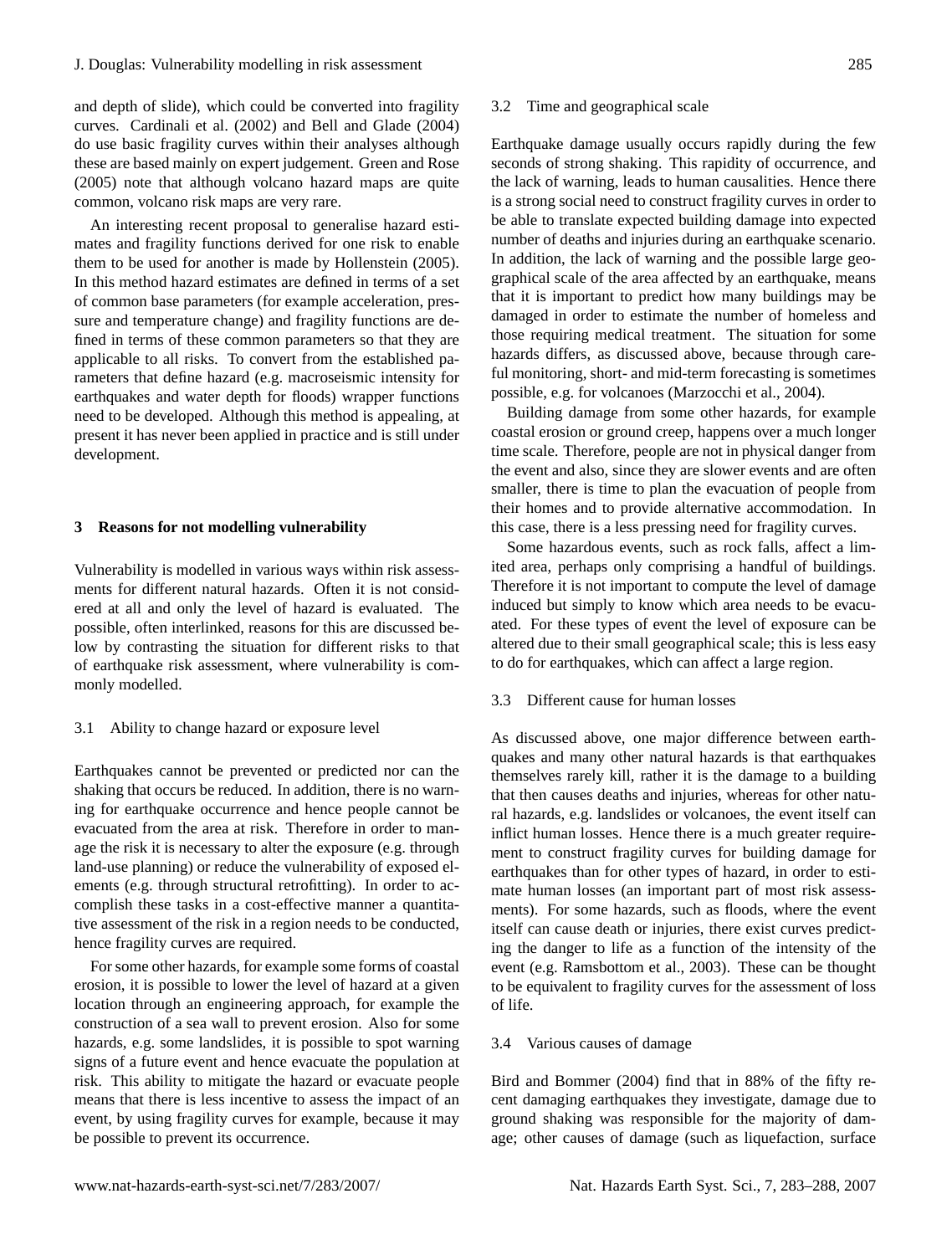rupture or seismically-triggered landslides) were responsible for most damage in only a few events. Therefore for earthquakes fragility curves usually need only to be developed to predict the damage caused by various levels of ground shaking.

This situation where damage is mainly due to a single cause is not true for hazards such as volcanoes, where buildings can be damaged by [\(Marzocchi et al.,](#page-5-21) [2004\)](#page-5-21): horizontal pressures and temperatures of pyroclastic and lava flows, vertical load of ash fall, lava, ground deformations and shaking due to volcanic activity and people can be killed by noxious gases or other effects; or for mass movements, where the cause of damage depends on the type of material (e.g. rock), speed and type of movement (e.g. fall) and volume. In volcano risk assessment, work is being undertaken to develop separate fragility curves for different types of effects [\(Spence](#page-5-24) [et al.,](#page-5-24) [2004,](#page-5-24) [2005\)](#page-5-25).

# 3.5 Lack of observational data

When earthquakes occur it is common to send field investigation teams to study and record damage caused to structures. These data are then openly published in reports and articles, and can then be used, after estimating the ground motion that occurred at the locations of damage (see below), to develop empirical fragility curves by correlating the level of earthquake ground motion to the damage level of a particular type of structure (e.g. [Rossetto and Elnashai,](#page-5-10) [2003\)](#page-5-10). The fragility curves thus developed are then employed within risk assessments to estimate the structural damage in future events. However, even for earthquake risk, the lack of highquality observational evidence means that some of the most commonly used sets of fragility curves (e.g. [ATC-13,](#page-4-1) [1985\)](#page-4-1) were developed using expert judgement.

This practice of field missions to assess, in detail, building damage is not as well established for other types of events where often the physical phenomenon itself is the main interest of the mission. In addition, it is difficult to back analyse other events in order to estimate the event characteristics that a given element at risk was subjected; unlike for earthquakes where accelerograms close to a damaged building can be used. For example, one important parameter for analysing the effect of tsunamis is the intensity of the tsunami-induced current but this information is difficult to obtain due to a lack of current-measuring instruments.

In addition, fewer buildings are usually damaged by a single event, such as a landslide, than by a large earthquake and consequently observations from many events must be combined in order to develop empirical fragility curves. For example, [Coburn et al.](#page-5-26) [\(1994\)](#page-5-26) reproduce  $f : N$  curves (i.e. number of people killed in one event,  $f$ , versus number of events recorded 1900–1975, N) for different natural disasters, which shows that earthquakes, floods and storms (the risks with the most well-developed use of fragility curves) kill many more people in a single event than volcanoes

or landslides/avalanches (for which fragility curves are not commonly used).

The estimation of tsunami risk before the 2004 Indian Ocean earthquake and subsequent tsunami was severely limited by a lack of quantitative observational data from damaging tsunamis due to their long return periods. Also it could be argued that there was little research interest in assessing possible tsunami damage before this disaster since significant damage from tsunamis had been rare during the late 20th century compared with damage from other natural events. However, since the 2004 Indian Ocean tsunami, studies have been published proposing fragility curves using data from this event [\(Peiris,](#page-5-27) [2006\)](#page-5-27).

### 3.6 Complexity of modelling effect of event on element

Earthquake risk assessment is still commonly conducted using a single ground-motion parameter that characterises the amplitude of the ground shaking, often peak ground acceleration or a response spectral ordinate at a period of interest (e.g. the natural period of the building). Although these methods are relatively simple they give reasonably accurate damage estimates. Research is currently being undertaken to reduce the uncertainty in predicting the level of building damage given a level of earthquake hazard through the incorporation of other ground-motion characteristics, such as duration of shaking (e.g. [Bommer et al.,](#page-5-28) [2004\)](#page-5-28), within fragility curves. These more sophisticated approaches are, however, not yet commonly applied in practice.

For other risks, in contrast, there are numerous event characteristics that are valuable in predicting the damage that occurs to an element at risk. [Cardinali et al.](#page-5-17) [\(2002\)](#page-5-17) state that there are at least four characteristics of landslides that need to be included for a correct parameterization of the hazard (these would then consequently need to be considered in the development of fragility curves), namely: size, shape, velocity and momentum. Therefore, characterising other perils is often more difficult than characterising earthquake hazard.

In addition, simplified models, with few input parameters, are available that can be used to evaluate the response of a building to earthquake shaking. Such simplified models do not exist to model the response of a building to other types of events and complex methods (e.g. finite elements) need to be used. These complex approaches are computational expensive and are not adapted to parametric modelling such as is required to develop fragility curves.

#### 3.7 Lack of structural input data

As mentioned above, within earthquake risk assessments structures are usually modelled using highly simplified models (such as elastic single-degree-of-freedom systems), which nevertheless provide reasonably accurate results. Straightforward procedures for providing input parameters to these simplified models have been developed over the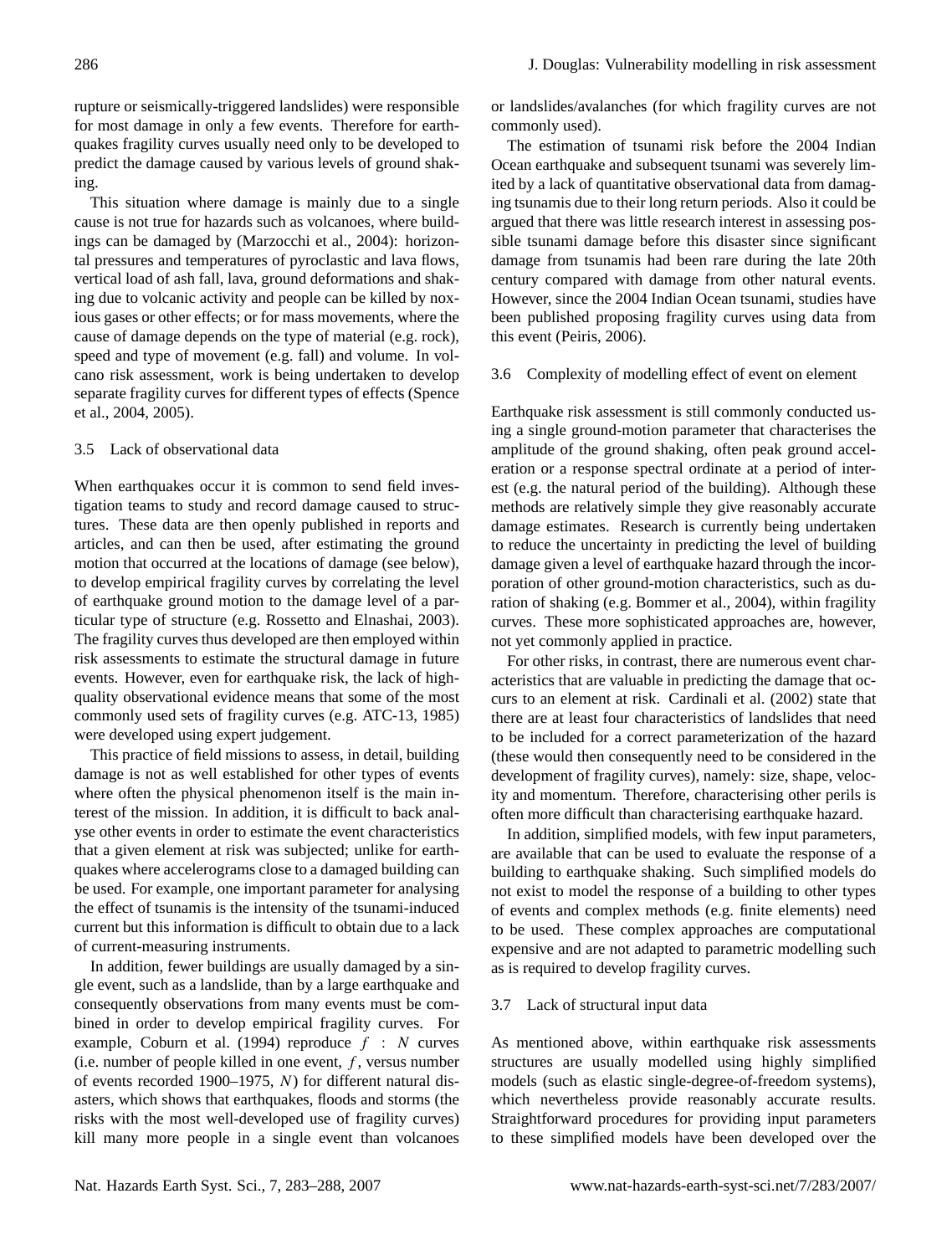relatively long history of earthquake engineering. These methods usually classify buildings based on their age, construction material, number of storeys and possibly other characteristics than can be found by visual, external inspection of the building. In addition, building databases developed for other purposes contain useful parameters for the assessment of earthquake vulnerability. These techniques are therefore relatively fast and cheap and hence can be readily applied in order to undertake a risk assessment.

For other hazards, the type of information required for modelling is more difficult to obtain, thereby restricting the use of such models and consequently the development of fragility curves. For example, for predicting landslide damage it is important to know foundation properties, which cannot be determined simply by external, visual inspection. However, it may be possible to assume a type of foundation based on other characteristics that can be more easily determined, such as the information that is collected for earthquake vulnerability assessment: age, building type and number of storeys.

# 3.8 Repairability of buildings

One purpose of an earthquake risk assessment is to estimate how many buildings will be damaged but will be able to be repaired in order to calculate the cost of reconstruction after an event. This requirement means that most approaches adopt a scale with a handful of damage classes (e.g. undamaged, light, moderate, severe, near collapse and collapse) in which the buildings probable performance during an earthquake will fall. Buildings predicted to have low levels of damage are assumed to be repairable.

For other hazards, such as tsunamis or pyroclastic flows, there is little chance that a building exposed to the full force of the event will be able to be repaired. For example, [King](#page-5-5) [and Bell](#page-5-5) [\(2005\)](#page-5-5) note that the fragility curves for low-rise buildings used in the RiskScape model for flood and tsunami inundation are very sensitive to the exact height of the water: the building is undamaged if the water is below the lowest floor level but requires repairs or must be completely replaced if the water is 1.2 m above this level. This shows that the fragility curve is step-like and hence there is little benefit gained from using a complex fragility curve rather than simply predicting the location of this critical water depth.

### **4 Conclusions**

Comparisons between the risk posed by different natural hazards to a population are more correctly performed by examining risk rather than hazard indicators since hazard parameters for different types of perils cannot be readily compared, as they often measure different physical quantities, whereas risk parameters can. For example, a certain level of earthquake ground acceleration cannot be compared to a given

parameters are what are of interest to the population. However, in this brief article it is shown that, although required to undertake risk assessments, fragility curves have rarely been developed for hazards other than earthquakes and cyclones. It is proposed here that a combination of various reasons explain this deficiency. Some of these are due to a lack of observational data and consequently, with significant investment in data collection, these difficulties could be reduced. However, even if large sensor networks are installed and extensive post-event field missions are conducted, the return periods of damaging events are often many decades and therefore it is likely that observational data will not be available for risk calibration purposes for a long time.

Another difficulty in developing fragility curves is the lack of input data for the structural model. To try to overcome this, research could be undertaken to try to make use of the comprehensive datasets of structural information collected for earthquake risk assessments perhaps by developing empirical correlations between required and known structural parameters.

For certain types of natural phenomena (e.g. coastal erosion) due to characteristics different to those of earthquakes the concept of explicitly using fragility curves may not be appropriate and the current method of hazard assessment coupled with an consideration of the exposure of vulnerable elements may be sufficient. In addition, the goal of assessments for such hazards is different to that for earthquakes. They seek to pinpoint the area at danger for evacuation purposes or to intervene using an engineering approach to prevent the occurrence of the possible event rather than to estimate the possible impact of events (such as earthquakes) that cannot be predicted nor prevented.

*Acknowledgements.* This study was funded by internal BRGM research projects. I thank A. King for information on RiskScape, M. Pagani for comments on an early draft, D. Idier for an internal review of a previous draft and other colleagues for sharing their views on the subjects addressed in this article. In addition, I am grateful to W. Smith and three anonymous reviewers for their critical comments, which led to improvements.

Edited by: T. Glade Reviewed by: W. Smith and three other referees

# **References**

- <span id="page-4-1"></span>ATC-13: Earthquake damage evaluation data for California, Tech. Rep. ATC-13, Applied Technology Council, Redwood City, Palo Alto, California, USA, 1985.
- <span id="page-4-0"></span>Bahoken, F.: Determination dune echelle dintensité en 5 niveaux par types de phenomenes naturals – phase 6 : Validation des echelles – annex 4 – guides d'utilisation des echelles mouvements de terrain., Tech. rep., Geosciences Consultants s.a.r.l., Bagneux, France, in French, 2003.